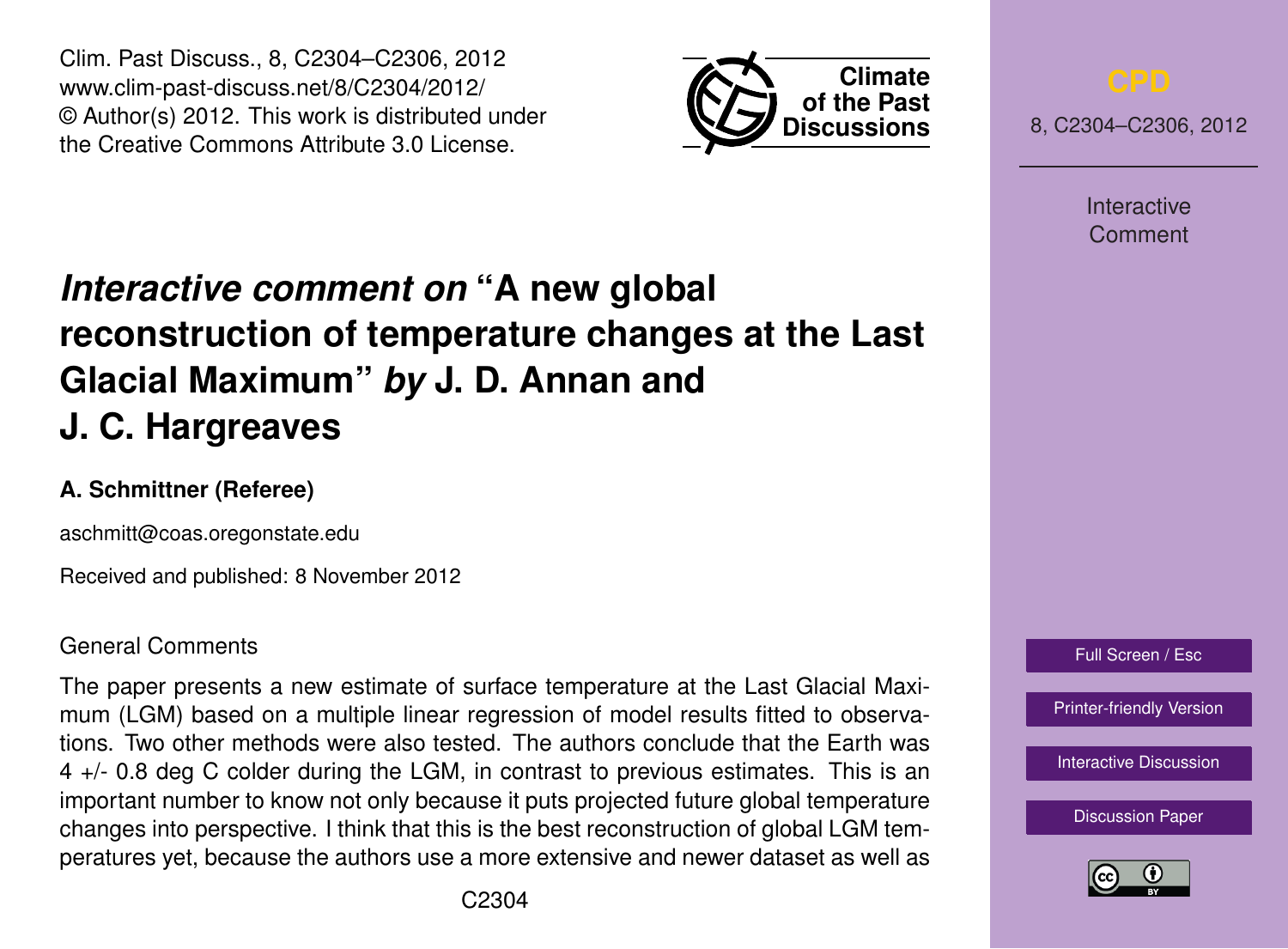better models than previous studies. Uncertainties are quantified and sensitivity tests are performed, which indicate the robustness of the result. The paper is well suited for Climate of the Past. I recommend publication with minor revisions and congratulate the authors on a nice piece of work.

## Specific Comments

The only issue I have with the paper is the claim that the errors of the reconstructions are unrealistic. My problem is that this assessment is based on a comparison to model errors or model spread. I don't think that this can be a criterion to assess errors in the reconstructions because the latter have sources different and independent from model uncertainties. E.g. in MARGO if different proxies in one grid box yield different estimates of the temperature changes this indicates larger uncertainty because of the ambiguities in the different proxies.

Technical Corrections

Page 32 line 14: delete "s" at the end of consists

Page 32 line 17: replace "Arctic" with "Antarctic"

Page 33 line 11: insert "surface air" before "temperature"

Page 34 lines 20-21: How was the SAT anomaly calculated? Does it include SSTs assuming DSAT = DSST ?

Page 36 lines 13-15: Can you explain the effect of "regression attenuation" briefly for non-statistician readers?

Page 36 line 20: insert "anomaly" after "temperature"

I suggest to put the RMS errors and biases and perhaps also the DSAT estimate from the three different methods into one table for easier comparison.

Page 39 lines 23-26: I wonder how this test would detect overfitting. Would the fit for

8, C2304–C2306, 2012

**Interactive** Comment



[Printer-friendly Version](http://www.clim-past-discuss.net/8/C2304/2012/cpd-8-C2304-2012-print.pdf)

[Interactive Discussion](http://www.clim-past-discuss.net/8/5029/2012/cpd-8-5029-2012-discussion.html)

[Discussion Paper](http://www.clim-past-discuss.net/8/5029/2012/cpd-8-5029-2012.pdf)